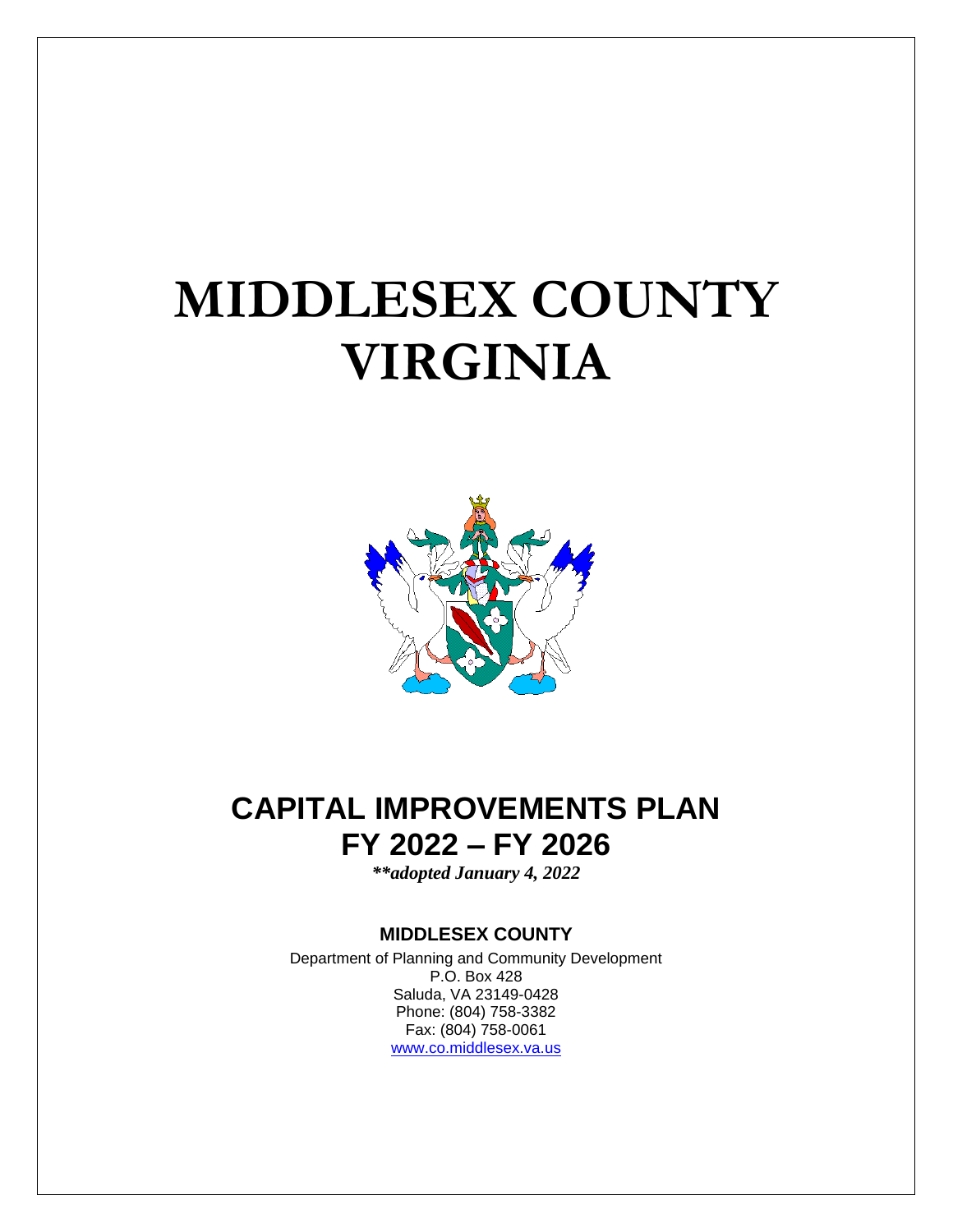#### *Middlesex County Board of Supervisors*

Lud H. Kimbrough, III, Chairman John Koontz, Vice Chairman Wayne H. Jessie, Sr. Reginald A. Williams, Sr. Don R. Harris

### *Middlesex County Planning Commission*

William Powell, Chairman Melvin Beverley, Vice Chairman Theresa Anderson, Secretary J.D. Davis, Jr. John England Marilyn South Gordon Jones Melvin Beverley R.D. Johnson, II Bev Butler Kristin Smith Board of Supervisors Representative (Lud Kimbrough)

#### *Capital Improvements Plan Subcommittee*

Bev Butler (Substitute for J.D. Davis, Jr.) Melvin Beverley William Cawthorn R.D. Johnson, II Ray Kostesky

### *Department of Planning and Community Development*

David Kretz, Director of Planning and Zoning Jody Collier, Office Manager-Community Development/Building Marc Longest, Environmental Planner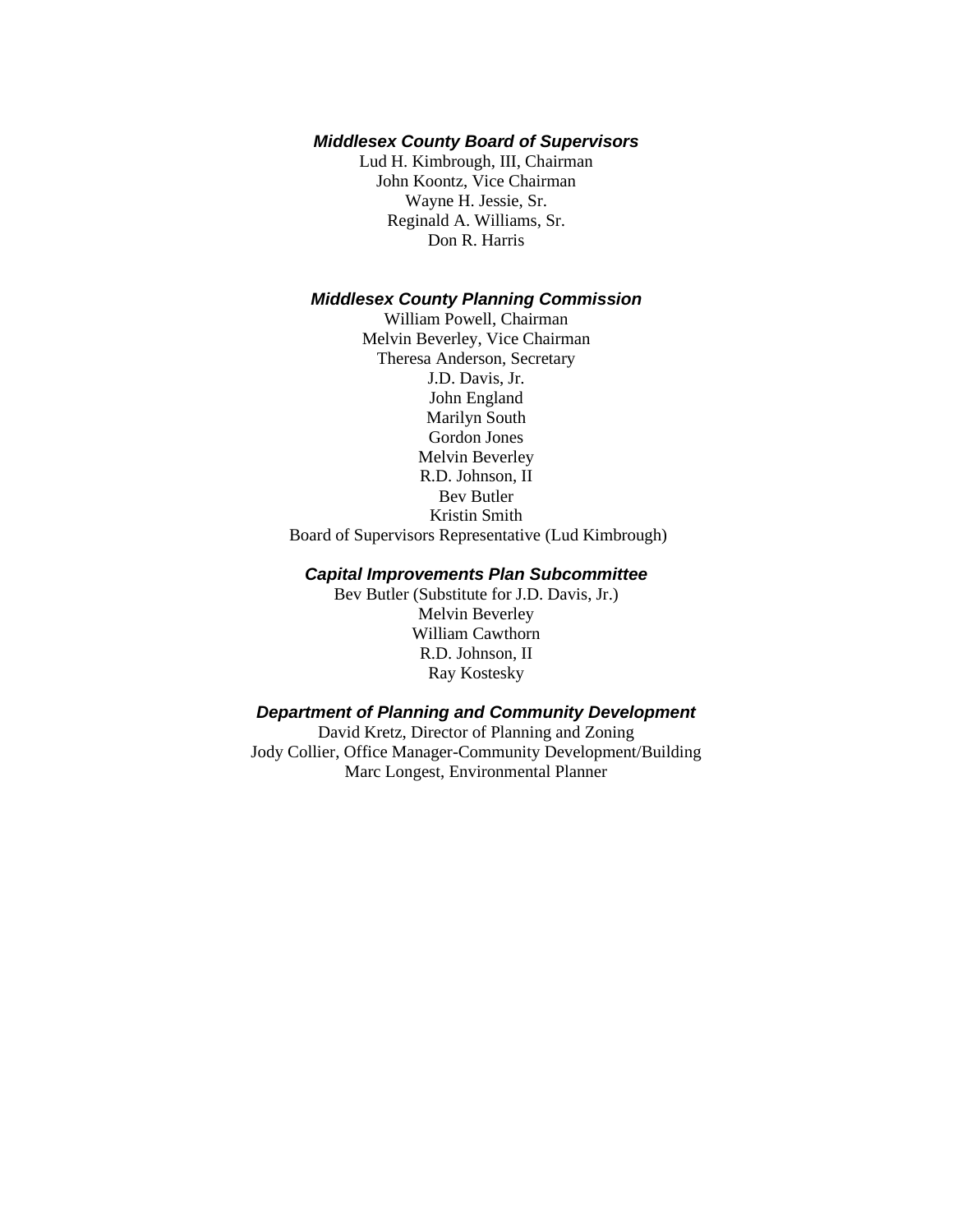# **TABLE OF CONTENTS**

| Appendix A: Project Evaluation Criteria           |
|---------------------------------------------------|
| Appendix B: Existing Capital Facilities Inventory |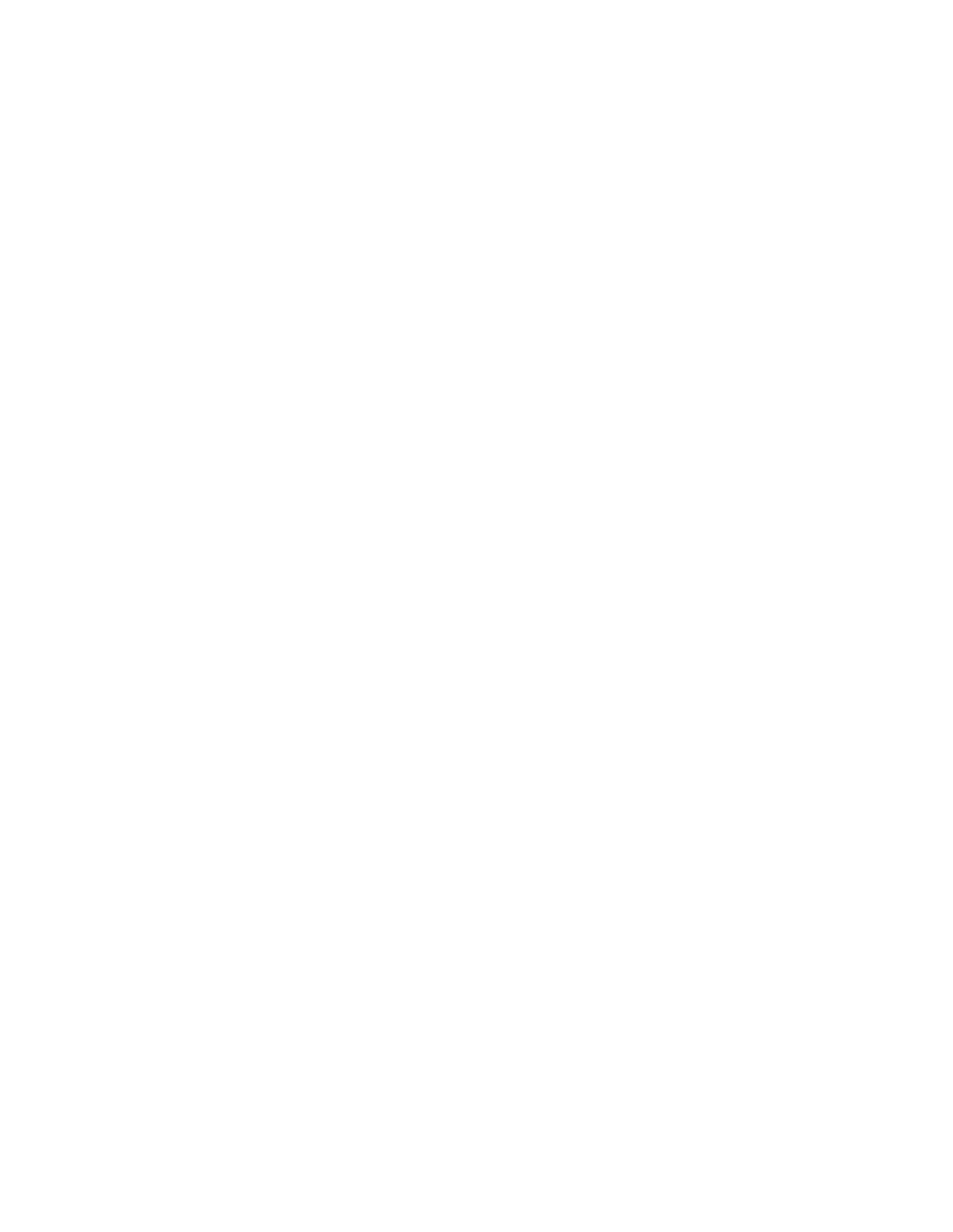# **INTRODUCTION**

This update to the Capital Improvements Plan (CIP) for Middlesex County, Virginia, was developed in accordance with Section 15.2-2239 of the Code of Virginia, which assigns the responsibility for capital outlay programs to the local planning commissions. In accordance with the Code of Virginia, the CIP is to be updated on an annual basis with individual projects removed and added from the plan as they are completed and priorities change. This update contains new projects and others held over from the 2021- 2025 Capital Improvements Plan.

This CIP process began with a re-evaluation of the existing capital projects by the Middlesex County Planning Commission's Capital Improvements Plan Subcommittee using a list of evaluation criteria (*see Appendix A*). The current evaluation criteria were established to provide objectivity in the project evaluation process. The Subcommittee, using the evaluation criteria scored and determined a recommended priority for the various departmental requests. All departments were asked to re-submit even previously listed projects with updated project descriptions and project costs estimates for inclusion in the 2022 plan.

Based on this evaluation, the Planning Commission held a public hearing on December 9, 2021, where they voted unanimously 7-0 with three absent and one abstention, to recommend approval of the Capital Improvements Plan for FY 2022-FY 2026 to the Board of Supervisors.

The Board of Supervisors, acting upon this formal recommendation, held a public hearing on January 4, 2022, where the Board voted unanimously 5-0, to approve the Capital Improvements Plan for FY 2022- FY 2026.

The Middlesex County Capital Improvements Plan is strictly advisory. The Plan is intended for use as a capital facilities planning document and is not a request for funding allocations or a County capital budget. The CIP is intended as a planning tool to assist the Board of Supervisors in the development of the County budget. Once the CIP is adopted, individual project priorities may change throughout the course of the year. It is quite possible that a certain project may not be funded during the year indicated in the CIP. The requesting department must submit new individual project funding requests annually as a part of the County's budget process. Due to the severe and unique budgetary circumstances currently being experienced by all levels of government, this CIP may not be completely implemented, and many projects may be carried over into subsequent CIP's.

# **DEFINITION OF CAPITAL EXPENDITURES**

For the purpose of the Middlesex County CIP, the definitions for "operating" and "capital" budget expenditures are as follows:

- Operating expenditures are recurring personal service or consumable asset expenditures, the costs of which are usually consistent and annual. Those costs are not included in the CIP.
- Capital expenditures are non-recurring expenditures that have a useful life of more than five (5) years and have a total cost that exceeds \$50,000 in total funding. The capital cost includes all manpower, implementation costs and capital outlay required to fully implement each project. Fleet vehicles and ongoing maintenance are excluded as capital costs.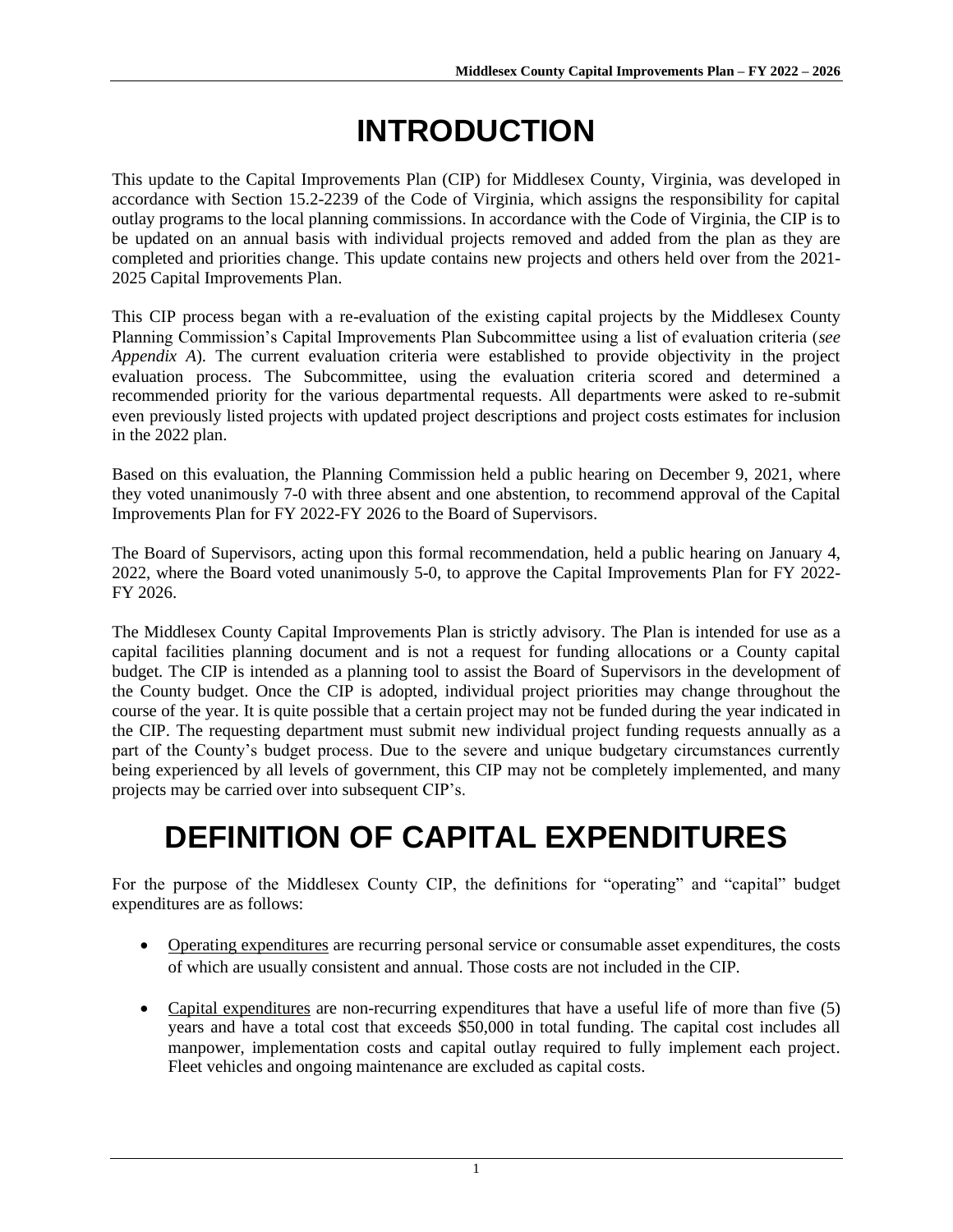All capital projects must be justified on the basis of providing a basic service, improving or rehabilitating deteriorated facilities, reducing ongoing operating costs, complying with directives from higher authorities or benefiting a large population segment within the County. In addition, capital projects must be compatible with other planned projects and the County's adopted Comprehensive Plan.

# **CAPITAL IMPROVEMENTS PLAN FY 2022 – 2026 CAPITAL IMPROVEMENTS CALENDAR**

| November 18, 2021:   | <b>CIP</b> Advisory Committee Meetings.              |
|----------------------|------------------------------------------------------|
| December 9, $2021$ : | Public hearing on CIP update by Planning Commission  |
| January 4, 2022:     | Public hearing on CIP update by Board of Supervisors |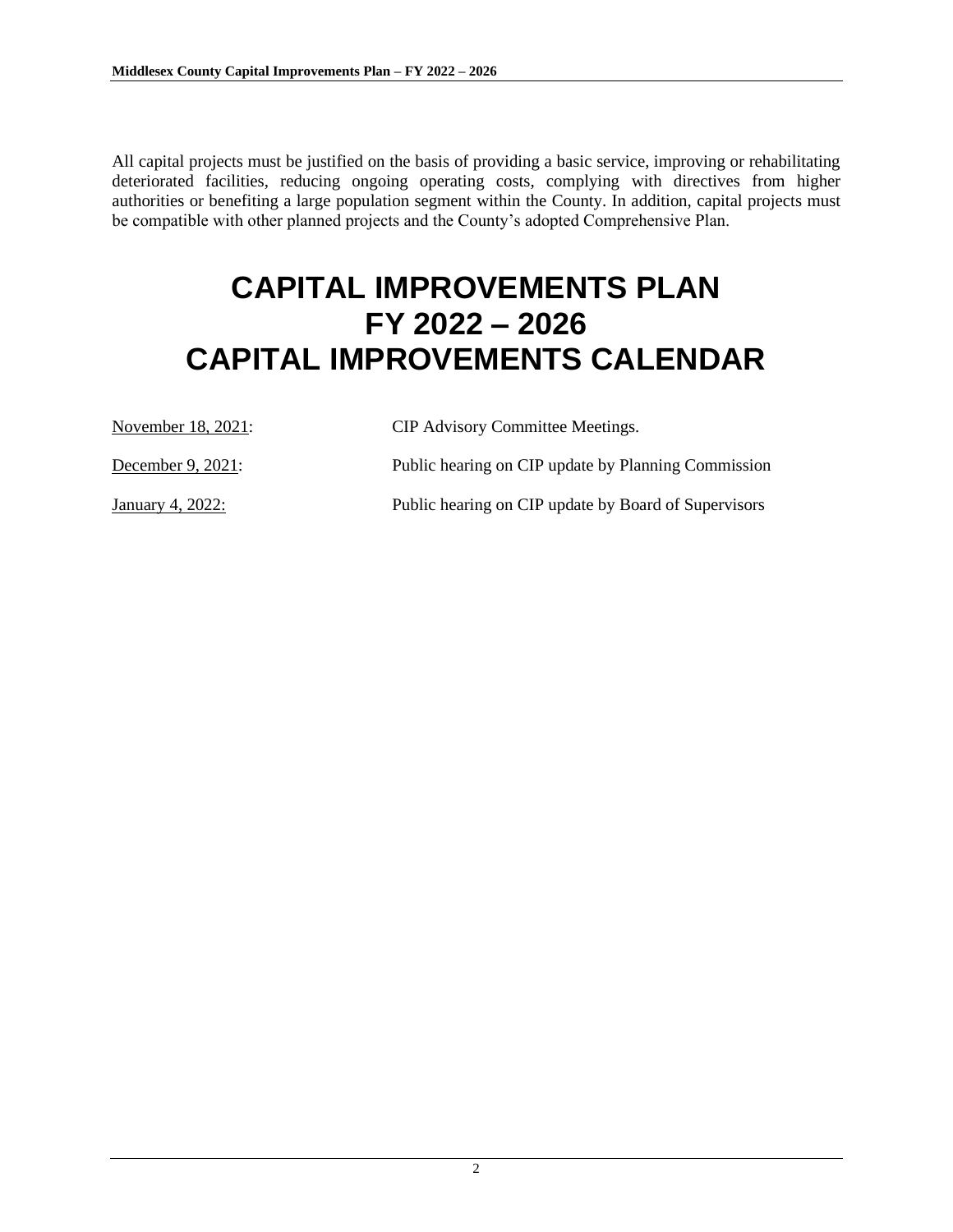# **FY 2022 – 2026 MIDDLESEX COUNTY CAPITAL IMPROVEMENTS PLAN**

The table below outlines the Middlesex County FY 2022 – 2026 Capital Improvements Plan (CIP), including the County priority and evaluation score for each project. Cost estimates submitted by County departments for inclusion in the Middlesex County Capital Improvements Plan are current. Estimated Costs to Middlesex County does not include matching state and federal grants or other non county funds. Please reference the Notes section following the table for further explanation and general comments made by the CIP Committee members.

|                          |                                |                       |                                                                                   | <b>Estimated Cost to Middlesex County</b> |             |              |      |              |                           |
|--------------------------|--------------------------------|-----------------------|-----------------------------------------------------------------------------------|-------------------------------------------|-------------|--------------|------|--------------|---------------------------|
| $\mathbf{CIP}$           | $\overline{\text{CIP}}$        | <b>Dept. Priority</b> | Projects                                                                          | 2022                                      | 2023        | 2024         | 2025 | 2026         | <b>Total Project Cost</b> |
| Comm.<br><b>Priority</b> | Comm.<br>Eval.<br><b>Score</b> |                       | <b>Board of Supervisors</b><br><b>Priority</b>                                    |                                           |             |              |      |              |                           |
| 1                        | 17.4                           | Urgent/Necessary      | <b>HRSD Community</b><br><b>Wastewater Collection</b><br>System (See Note 1)      | \$2,600,000                               | \$6,960,000 | \$14,000,000 |      | \$1,503,388  | \$25,063,388              |
| $\overline{2}$           | 16.6                           | Urgent                | Puller Center (Pt. 2)<br>Conversion to Sheriff's<br>Office and EOC (See Note 2)   | \$1,475,000                               | \$25,000    | \$25,000     |      |              | \$1,525,000               |
| 3                        | 16.6                           | Desirable             | <b>Middlesex Wireless</b><br><b>Broadband Deployment (See</b><br>Note 3)          | \$175,000                                 |             |              |      |              | \$175,000                 |
| 4                        | 15.8                           | Urgent                | Middlesex High School<br>Renovation<br>(See Note 4)                               |                                           |             |              |      | \$10,098,354 | \$10,098,354 (TBD)        |
| 5                        | 14.8                           | Urgent                | Required Improvements to<br>the Puller Center (Pt. 1)                             | \$180,000                                 |             |              |      |              | \$180,000                 |
| 6                        | 14.2                           | Urgent                | <b>Bi-Directional Amplifiers</b><br>(BDA's) in critical<br>infrastructures        | \$68,500                                  | \$57,850    |              |      |              | \$126,350                 |
| $\overline{7}$           | 13.0                           | Urgent                | Deltaville Multi-Modal<br><b>Transportation Project</b><br>(Phase 2) (See Note 5) |                                           | \$1,001,175 |              |      |              | \$1,001,175               |
| 8                        | 12.4                           | Necessary             | Middlesex Elementary<br><b>School Roof Restoration</b>                            |                                           | \$800,000   |              |      |              | \$800,000                 |
| 9                        | 11.8                           | Urgent                | Paving Sealing and Painting<br>Parking Lots (SCW and MES)                         | \$185,000                                 |             |              |      |              | \$185,000                 |
| 10                       | 11.8                           | Necessary             | Electric School Buses (See<br>Note 6)                                             | \$704,280                                 |             |              |      |              | \$704,280                 |
| 11                       | 11.6                           | Necessary/Desirable   | Hummel Field/Runway<br>Realignment and Extension<br>(See Note 7)                  |                                           |             |              |      | \$3,000,000  | \$3,000,000               |
| 12                       | 11.4                           | Necessary             | Replacement Financial<br>Software                                                 |                                           | \$95,000    |              |      |              | \$95,000                  |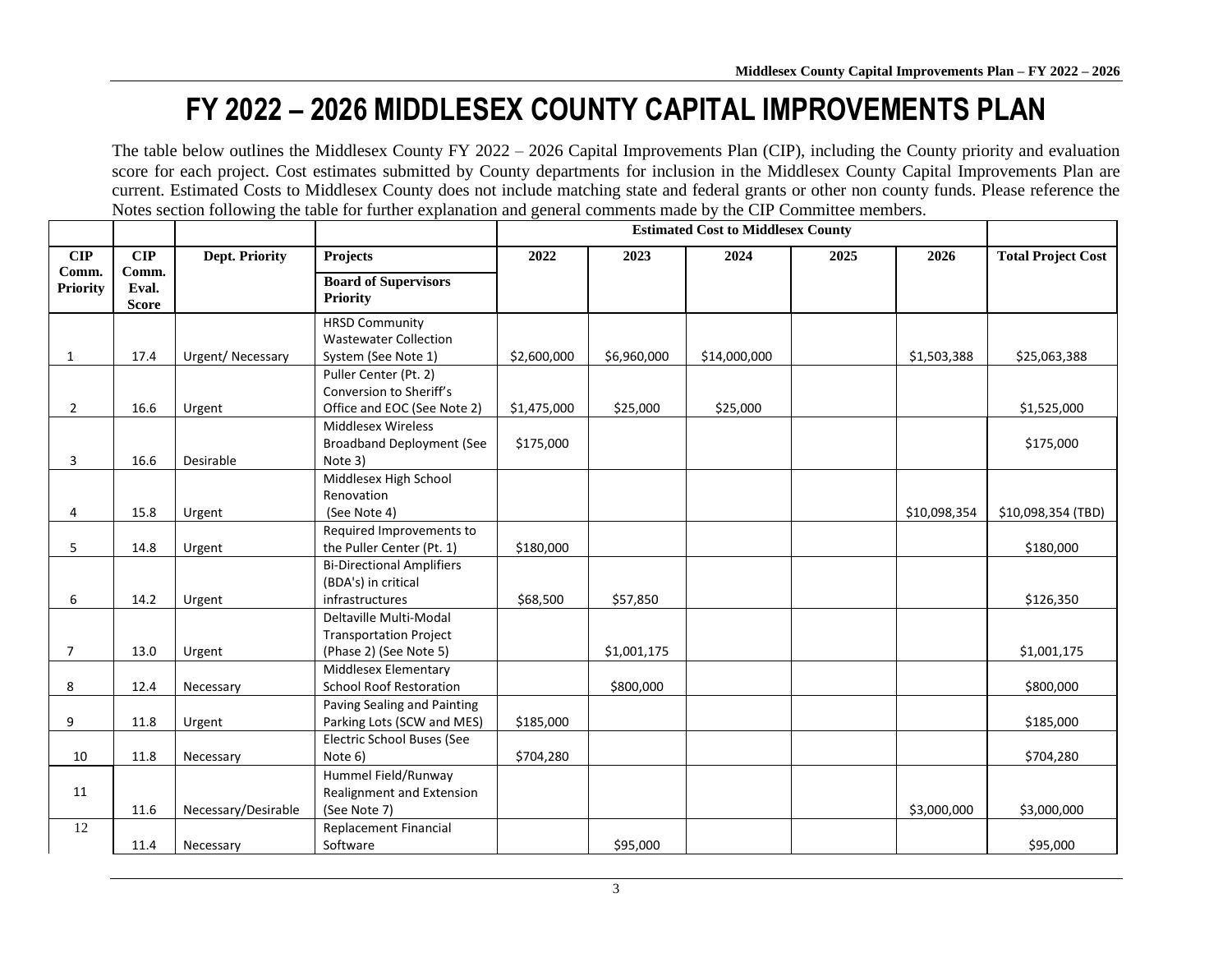#### **Middlesex County Capital Improvements Plan – FY 2022 – 2026**

|                          |                                |                       |                                                |             |             | <b>Estimated Cost to Middlesex County</b> |      |              |                           |
|--------------------------|--------------------------------|-----------------------|------------------------------------------------|-------------|-------------|-------------------------------------------|------|--------------|---------------------------|
| CIP                      | $\mathbf{CIP}$                 | <b>Dept. Priority</b> | Projects                                       | 2022        | 2023        | 2024                                      | 2025 | 2026         | <b>Total Project Cost</b> |
| Comm.<br><b>Priority</b> | Comm.<br>Eval.<br><b>Score</b> |                       | <b>Board of Supervisors</b><br><b>Priority</b> |             |             |                                           |      |              |                           |
|                          |                                |                       | Middlesex Elementary                           |             |             |                                           |      |              |                           |
| 13                       | 11.2                           | Necessary             | Overflow Parking Lot                           | \$380,000   |             |                                           |      |              | \$380,000                 |
|                          |                                |                       | LED Lighting upgrades at                       |             |             |                                           |      |              |                           |
| 14                       | 10.8                           | Necessary             | <b>MCPS</b>                                    | \$250,000   | \$250,000   |                                           |      |              | \$500,000                 |
|                          |                                |                       | <b>Cooks Corner Recreation</b>                 |             |             |                                           |      |              |                           |
| 15                       | 10.6                           | Desirable             | Parks                                          | \$70,000    |             |                                           |      |              | \$70,000                  |
|                          |                                |                       | Hummel Field Pump Island                       |             |             |                                           |      |              |                           |
| 16                       | 10.0                           | Necessary/Desirable   | Improvement                                    |             |             | \$100,000                                 |      |              | \$100,000                 |
|                          |                                |                       | Hummel Field Paved Tie-                        |             |             |                                           |      |              |                           |
| 17                       | 6.6                            | Desirable             | Down Spaces                                    |             | \$140,000   |                                           |      |              | \$140,000                 |
|                          |                                |                       |                                                |             |             |                                           |      |              |                           |
|                          |                                |                       | <b>TOTALS</b>                                  | \$6,087,780 | \$9,329,025 | \$14,125,000                              | \$0  | \$14,601,742 | \$44,143,547              |

#### NOTES:

1. The Board of Supervisors will determine in what manner to proceed with further sewer deployment after the completion of the Timmons supplemental PER. The Board will continue to budget the potential debt service for sewer deployment projects under Capital Improvement Reserves annually. HRSD estimates are based upon the most recent studies and their design. The most recent accurate estimates for Deltaville and Topping have been provided by Timmons Engineering. \* Deltaville Sewer cost will be determined by the number of phases the Board of Supervisors chooses to deploy. (Refer to the project description for additional information on cost estimates and design).

- 2. A committee is being assembled to develop a budget and design. Request is being used as a placeholder pending more accurate cost estimation
- 3. Request is being used as a placeholder pending grant funding.
- 4. Last year's request estimate is being used as a place holder amount pending the consultant's cost study. Actual cost to be determined.
- 5. Phase 1 has previous funding approval through a grant awarded by VDOT. \$800,940 grant from VDOT. The Board committed to a 20% match (\$200,235). The county would pursue the same funding method for Phase II.
- 6. Subject to Virginia Department of Environmental Quality reimbursement.
- 7. Project subject to Airport P3 project partnership agreement and potential 80% funding from the state.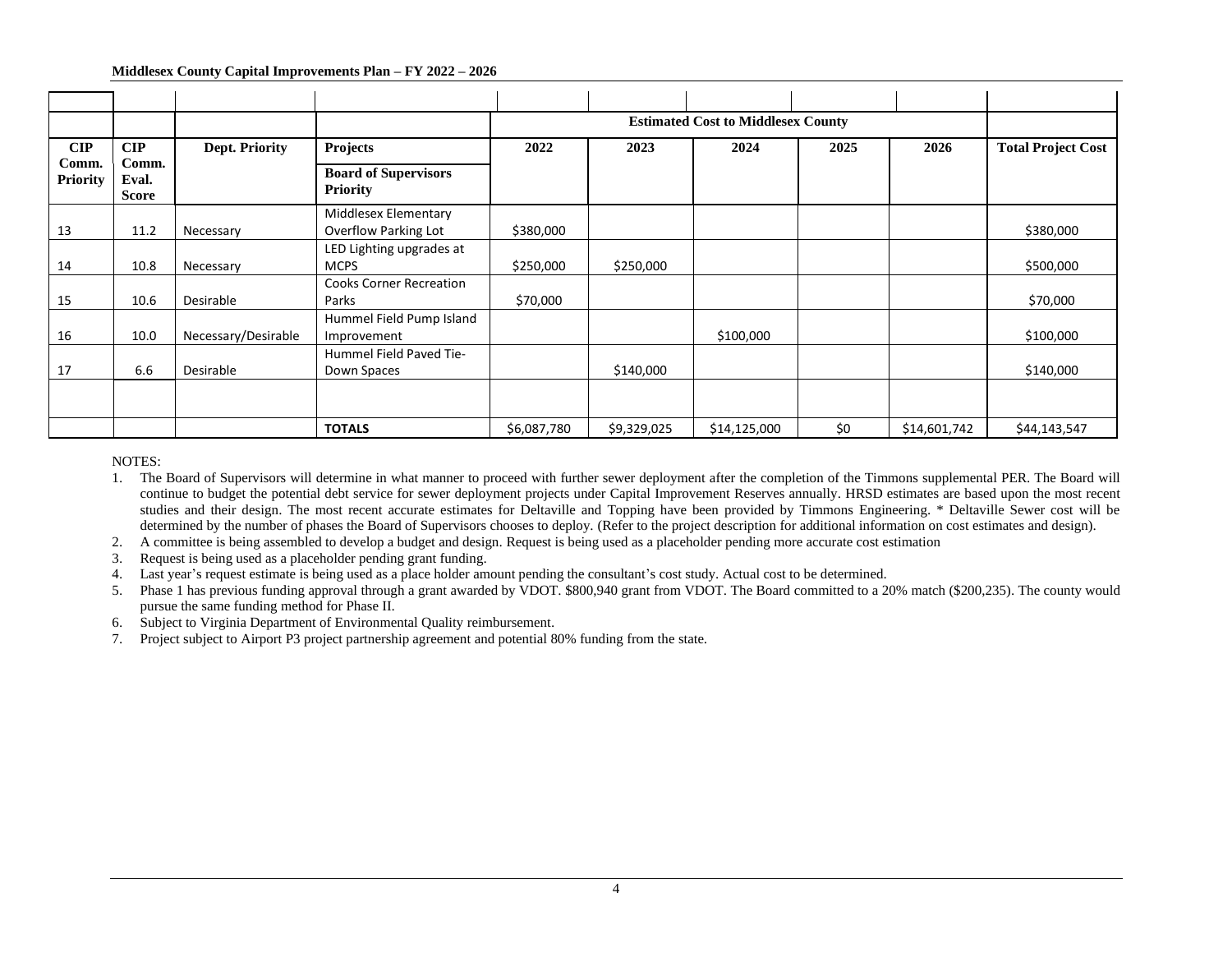# **PROJECT SUMMARIES**

A summary of the projects in the Capital Improvements Plan (CIP) is included below. Each project is associated with a specific County department or constitutional office and will include the total cost of the project over the next five (5) years. All figures used represent estimated expenditures of the County as provided by the requesting County department or constitutional office. The cost of each project represents current projects estimates. Each project summary also includes a brief description, departmental priority, evaluation score, justification and the project's relationship to the County's Comprehensive Plan.

## **COUNTY ADMINISTRATION PROJECTS**

#### **Wastewater Collection System**

| Description:               | This project deploys was tewater collection systems within the<br>designated Wastewater Service Areas of the County including<br>Saluda, Cooks Corner, Locust Hill, Topping, Hartfield and<br>Deltaville. The Board of Supervisors authorized HRSD to proceed to<br>final design and bid of the Cooks Corner sewer system in 2019 and<br>has received Virginia Revolving loan funding for this project in<br>2020. The Board of Supervisor's authorized proceeding with phase<br>1 deployments in partnership with HRSD within Hartfield and<br>Saluda in 2020. The Board withheld authorization for HRSD to<br>proceed in Deltaville and Topping opting instead to redesign and<br>review less costly approaches to provide service internally and has<br>secure the engineering service of Timmons Engineering to prepare a<br>supplemental PER with both areas. The Timmons PER will likely be<br>completed in early 2021. HRSD and Timmons cost estimates to<br>provide sewer collection service in each area and project status are as<br>follows |
|----------------------------|--------------------------------------------------------------------------------------------------------------------------------------------------------------------------------------------------------------------------------------------------------------------------------------------------------------------------------------------------------------------------------------------------------------------------------------------------------------------------------------------------------------------------------------------------------------------------------------------------------------------------------------------------------------------------------------------------------------------------------------------------------------------------------------------------------------------------------------------------------------------------------------------------------------------------------------------------------------------------------------------------------------------------------------------------------|
| Deltaville's E-One System  | Currently under redesign and review through County project with<br>Timmons. Est completion 2024 with cost estimate depending upon<br>the number of phases deployed of between 6,200.000 and<br>14,000,000.                                                                                                                                                                                                                                                                                                                                                                                                                                                                                                                                                                                                                                                                                                                                                                                                                                             |
| Hartfield's Gravity system | Revised estimate \$6,400,000 currently under design by HRSD est.<br>completion 2024                                                                                                                                                                                                                                                                                                                                                                                                                                                                                                                                                                                                                                                                                                                                                                                                                                                                                                                                                                    |
| Topping's E-One system     | Currently under redesign and review through County<br>project with Timmons Est completion 2024 with<br>2,500,000 cost est. completion 2024                                                                                                                                                                                                                                                                                                                                                                                                                                                                                                                                                                                                                                                                                                                                                                                                                                                                                                             |
| Locust Hill's STEP system  | \$1,503,388 as a place holder (on hold) awaiting County<br>authorization to move to design or decision to redesign and<br>review. est. completion 2025 or later.                                                                                                                                                                                                                                                                                                                                                                                                                                                                                                                                                                                                                                                                                                                                                                                                                                                                                       |
| Cook's Corner system       | Final design completed, and revised estimate provided 2,600,000<br>currently awaiting bid by HRSD) est. completion 2022                                                                                                                                                                                                                                                                                                                                                                                                                                                                                                                                                                                                                                                                                                                                                                                                                                                                                                                                |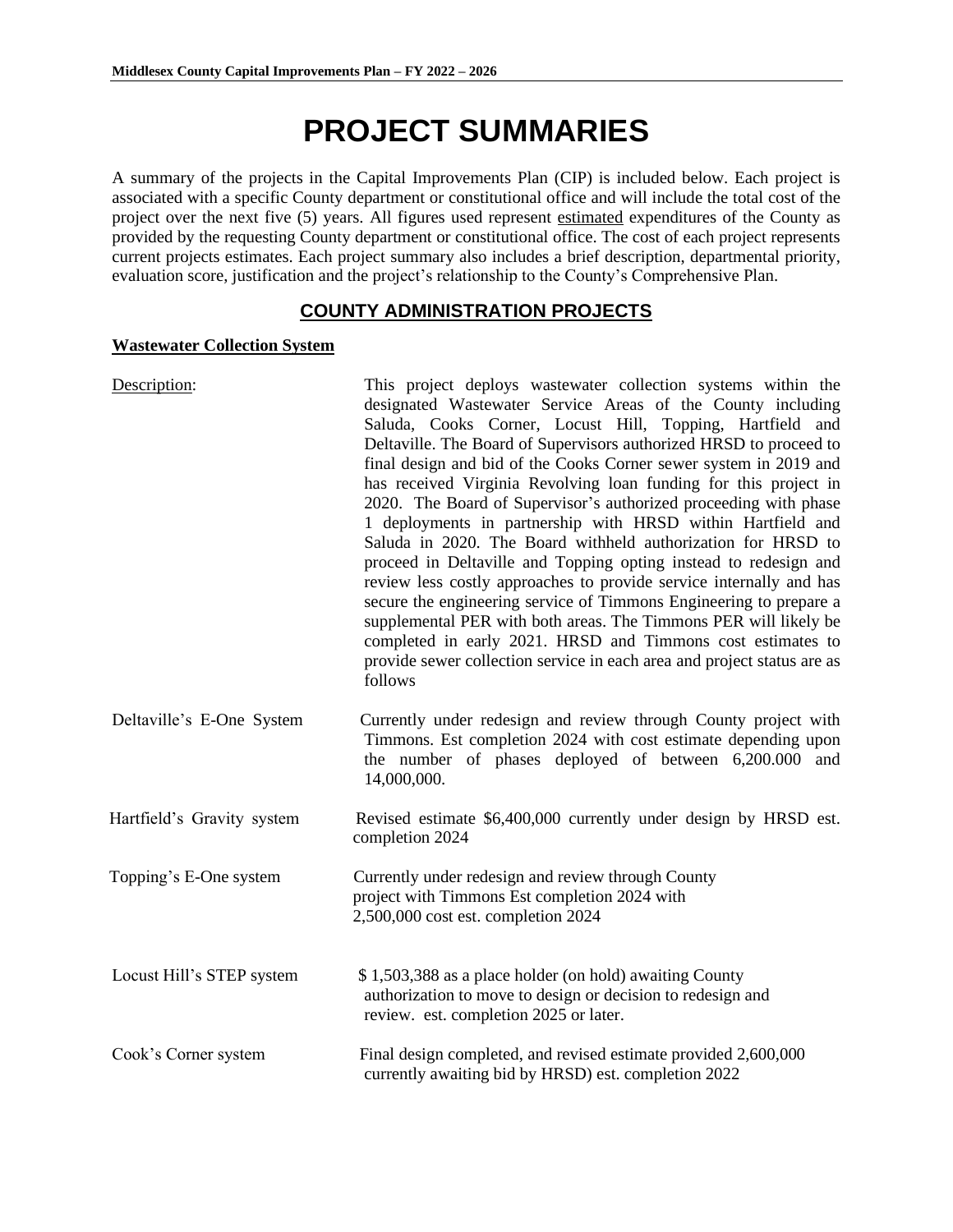| Saluda's system                                                            | Revised estimate \$560,000 currently under design by HRSD est.<br>completion 2024.                                                                                                                                                                                                                                                                                                                                                                                                                                                                                                                               |
|----------------------------------------------------------------------------|------------------------------------------------------------------------------------------------------------------------------------------------------------------------------------------------------------------------------------------------------------------------------------------------------------------------------------------------------------------------------------------------------------------------------------------------------------------------------------------------------------------------------------------------------------------------------------------------------------------|
|                                                                            | The Board of Supervisors will determine in what manner to proceed<br>with further sewer deployment after the completion of the Timmons<br>supplemental PER. The Board continue to budget the potential debt<br>service for sewer deployment projects under Capital Improvement<br>Reserves annually.                                                                                                                                                                                                                                                                                                             |
| Departmental Priority:<br><b>Evaluation Score:</b><br>Capital Cost:        | Urgent/Necessary<br>17.4<br>\$25,063,388                                                                                                                                                                                                                                                                                                                                                                                                                                                                                                                                                                         |
| Justification:                                                             | Community wastewater collection systems in coordination with<br>HRSD treatment systems are required to attract businesses for<br>economic development, job creation and broadening the Tax base<br>within the county.                                                                                                                                                                                                                                                                                                                                                                                            |
| <b>Anticipated Start Date:</b><br><b>Anticipated Completion Date:</b>      | <b>Currently Underway</b><br>Summer 2024                                                                                                                                                                                                                                                                                                                                                                                                                                                                                                                                                                         |
| <b>Puller Center (Part 2) Conversion to Sheriff's Office and EOC</b>       |                                                                                                                                                                                                                                                                                                                                                                                                                                                                                                                                                                                                                  |
| Description:                                                               | Renovation of the vacant Puller Center to provide space for Sheriff,<br>including deputy offices, criminal and other legal records, computer<br>databanks, accused persons, (and separate from victims), property<br>and evidence and Emergency Operations Center, and generator. The<br>project will include updating data lines, phone lines, security<br>systems, and bath facilities. It will include a small jail cell, booking<br>room, sally port, deputy offices, other offices, Emergency Operations<br>center, laundry facilities, eating areas, and deputy physical fitness.                          |
| <b>Departmental Priority:</b><br><b>Evaluation Score:</b><br>Capital Cost: | Urgent<br>16.6<br>\$1,525,000                                                                                                                                                                                                                                                                                                                                                                                                                                                                                                                                                                                    |
| Justification:                                                             | The Sheriff has long outgrown their current facility on Oaks Landing<br>in Saluda. The facility doesn't provide sufficient space for offices,<br>files, equipment, computer databanks, prisoners, victims, and<br>evidence. After the recent vacation of the Puller Center, the site has<br>been determined to be the appropriate size and location for a<br>Sheriff's station, that would stand for many years, thus eliminating<br>the need to construct a new building. (Please note that a committee is<br>being assembled to develop a budget and design. This is a<br>placeholder for budgeting purposes). |
| <b>Anticipated Start Date:</b><br><b>Anticipated Completion Date:</b>      | <b>ASAP</b><br>March 2023                                                                                                                                                                                                                                                                                                                                                                                                                                                                                                                                                                                        |

# **Required Improvements to the Puller Center (Part 1)**

Description: The Puller Center was vacated by its last tenant in May 2021. The last tenant noted many structural complaints that need to be updated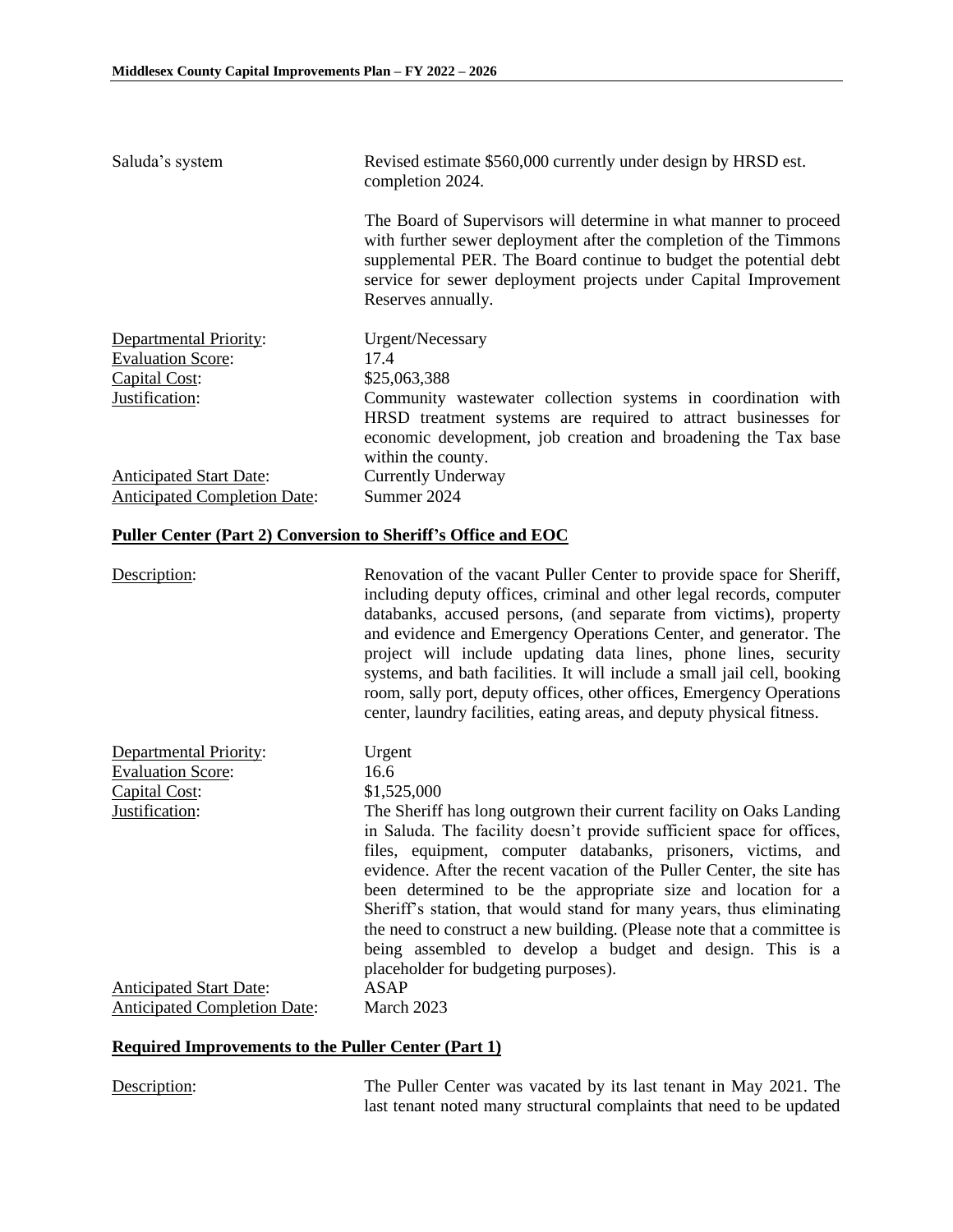|                                                                | and repaired, including flooring in bathrooms, water leaks detected<br>in walls, bad drainage from parking into building, unsecure doors,<br>and parking lot repairs.                                                                                                           |
|----------------------------------------------------------------|---------------------------------------------------------------------------------------------------------------------------------------------------------------------------------------------------------------------------------------------------------------------------------|
| Departmental Priority:                                         | Urgent                                                                                                                                                                                                                                                                          |
| <b>Evaluation Score:</b>                                       | 14.8                                                                                                                                                                                                                                                                            |
| Capital Cost:                                                  | \$180,000                                                                                                                                                                                                                                                                       |
| Justification:                                                 | The Facility was built in 1979, and while it stands empty it needs to<br>be repaired to protect the asset from further damage, and to ready it<br>for any use.                                                                                                                  |
| <b>Anticipated Start Date:</b>                                 | <b>ASAP</b>                                                                                                                                                                                                                                                                     |
| <b>Anticipated Completion Date:</b>                            | N/A                                                                                                                                                                                                                                                                             |
|                                                                |                                                                                                                                                                                                                                                                                 |
| <b>Deltaville Multi-Modal Transportation Project (Phase 2)</b> |                                                                                                                                                                                                                                                                                 |
| Description:                                                   | The following proposed project is intended to improve pedestrian<br>and bicycle safety by designing a multi-use or shared path on the<br>Route 33 - General Puller Highway corridor in Middlesex County,<br>near and in Deltaville. (Phase 1 is currently in the design phase), |
| Departmental Priority:                                         | Urgent                                                                                                                                                                                                                                                                          |
| <b>Evaluation Score:</b>                                       | 13.0                                                                                                                                                                                                                                                                            |
| Capital Cost:                                                  | $$1,001,175$ . The County was awarded an $$800,940$ grant from                                                                                                                                                                                                                  |
|                                                                | VDOT for Phase 1. The Board has committed to a 20% match                                                                                                                                                                                                                        |
|                                                                | (\$200,235). Phase 2 cost would be the same with similar grant                                                                                                                                                                                                                  |
|                                                                | funding.                                                                                                                                                                                                                                                                        |
| Justification:                                                 | This project's goal is to build a multi-use path that parallels Route 33                                                                                                                                                                                                        |
|                                                                | and connects some of the major marinas in the area with Deltaville.                                                                                                                                                                                                             |
|                                                                | The presence of a multi-use path will significantly improve the                                                                                                                                                                                                                 |
|                                                                | safety and accessibility for both tourists and residents alike                                                                                                                                                                                                                  |
| <b>Anticipated Start Date:</b>                                 | Spring of 2021                                                                                                                                                                                                                                                                  |
| <b>Anticipated Completion Date:</b>                            | Spring of 2023                                                                                                                                                                                                                                                                  |

### **Hummel Field/Runway Realignment and Extension**

| Description:                        | This project would realign and extend the runway at Hummel Field<br>to approximately 3,100 feet through a P3 partnership agreement.                                            |
|-------------------------------------|--------------------------------------------------------------------------------------------------------------------------------------------------------------------------------|
| Departmental Priority:              | Necessary/Urgent                                                                                                                                                               |
| <b>Evaluation Score:</b>            | 11.6                                                                                                                                                                           |
| Capital Cost:                       | \$3,000,000 (Potential 80% funding from the state)                                                                                                                             |
| Justification:                      | Realignment and extension of runway would afford pilots a better<br>approach angle from the north and provide a safer emergency<br>landing area over relatively shallow water. |
| <b>Anticipated Start Date:</b>      | Fall of 2023 or Spring of 2024                                                                                                                                                 |
| <b>Anticipated Completion Date:</b> | Fall of 2028 or Spring of 2030                                                                                                                                                 |

#### **Replacement Financial Software**

Description: The County's Financial system (BAI Municipal Software) is the primary Accounting/ Budget/Payroll software used by the County, which is green screen AS400 operated. Bright is over 30 years old.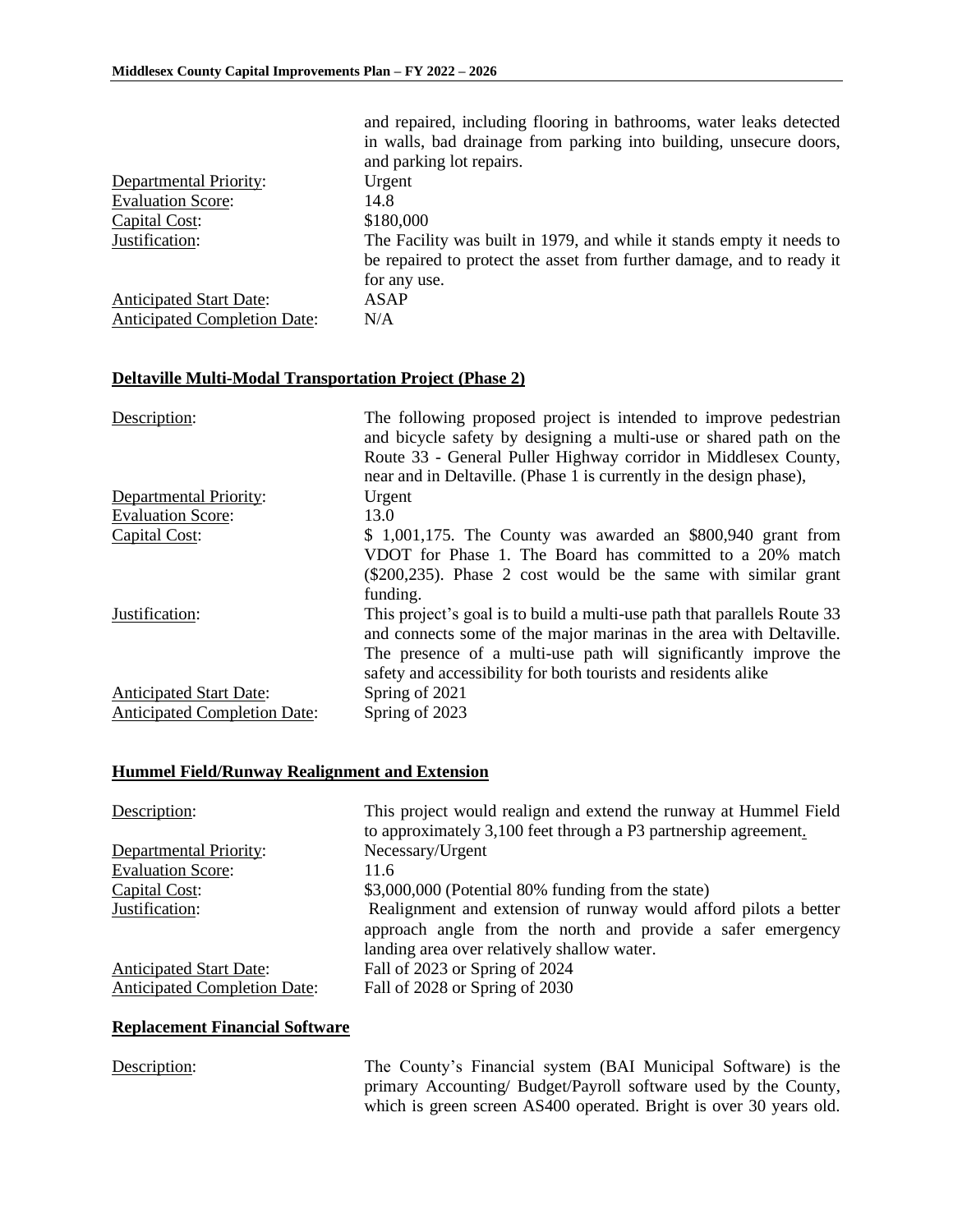|                                     | It is recommended to replace this system with a modern windows-<br>based data analysis solution; there are at least 6 software companies<br>that could be used, including Tyler Munis, RDA, Southern Software,<br>Edmunds GovTech, Keystone, and New World Systems.                                                                          |
|-------------------------------------|----------------------------------------------------------------------------------------------------------------------------------------------------------------------------------------------------------------------------------------------------------------------------------------------------------------------------------------------|
| Departmental Priority:              | Necessary                                                                                                                                                                                                                                                                                                                                    |
| <b>Evaluation Score:</b>            | 11.4                                                                                                                                                                                                                                                                                                                                         |
| Capital Cost:                       | \$95,000                                                                                                                                                                                                                                                                                                                                     |
| Justification:                      | The County's current accounting software system doesn't provide<br>the information needed for government operations. A new system<br>would be intuitive, and would provide report writing, data tracking,<br>would automate routing processes, and provide meaningful data<br>insights. It would reduce errors and redundancy in data entry. |
| <b>Anticipated Start Date:</b>      | October 2023                                                                                                                                                                                                                                                                                                                                 |
| <b>Anticipated Completion Date:</b> |                                                                                                                                                                                                                                                                                                                                              |

#### **Hummel Field Pump Island Improvement**

| Description:                        | This project would replace current fuel pump equipment, some<br>electrical wiring and upgrade site area drainage and pavement.            |
|-------------------------------------|-------------------------------------------------------------------------------------------------------------------------------------------|
| Departmental Priority:              | Necessary/Desirable                                                                                                                       |
| <b>Evaluation Score:</b>            | 10.0                                                                                                                                      |
| Capital Cost:                       | \$100,000 (Potentially, 80% of the Funding through the State is                                                                           |
|                                     | Possible)                                                                                                                                 |
| Justification:                      | The existing fuel pump are nearing end of its useful life and drainage<br>improvements and repaving areas around pump islands are needed. |
| <b>Anticipated Start Date:</b>      | Spring of 2023                                                                                                                            |
| <b>Anticipated Completion Date:</b> | Summer of 2023                                                                                                                            |

#### **Hummel Field Paved Tie-Down Spaces**

| Description:                                                          | Existing tie-down spaces for planes are grass, with ropes attached to<br>concrete squares at the wings and tail. Taxiing to spaces is over a<br>bumpy grass surface that, if a dip is hit too fast, could result in<br>damage to a propeller. This project would provide paved access and<br>tie-down surfaces for 6 planes. |
|-----------------------------------------------------------------------|------------------------------------------------------------------------------------------------------------------------------------------------------------------------------------------------------------------------------------------------------------------------------------------------------------------------------|
| Departmental Priority:                                                | Desirable                                                                                                                                                                                                                                                                                                                    |
| <b>Evaluation Score:</b>                                              | 6.6                                                                                                                                                                                                                                                                                                                          |
| Capital Cost:                                                         | \$140,000                                                                                                                                                                                                                                                                                                                    |
| Justification:                                                        | This project would encourage pilots to utilize tie-down spaces,<br>providing a revenue source for the airport. It would reduce the<br>potential damage to planes accessing the tie-down area and also<br>reduce the potential for damage when cutting grass.                                                                 |
| <b>Anticipated Start Date:</b><br><b>Anticipated Completion Date:</b> | 2023<br>2024                                                                                                                                                                                                                                                                                                                 |

# **MIDDLESEX COUNTY BROADBAND AUTHORITY PROJECTS**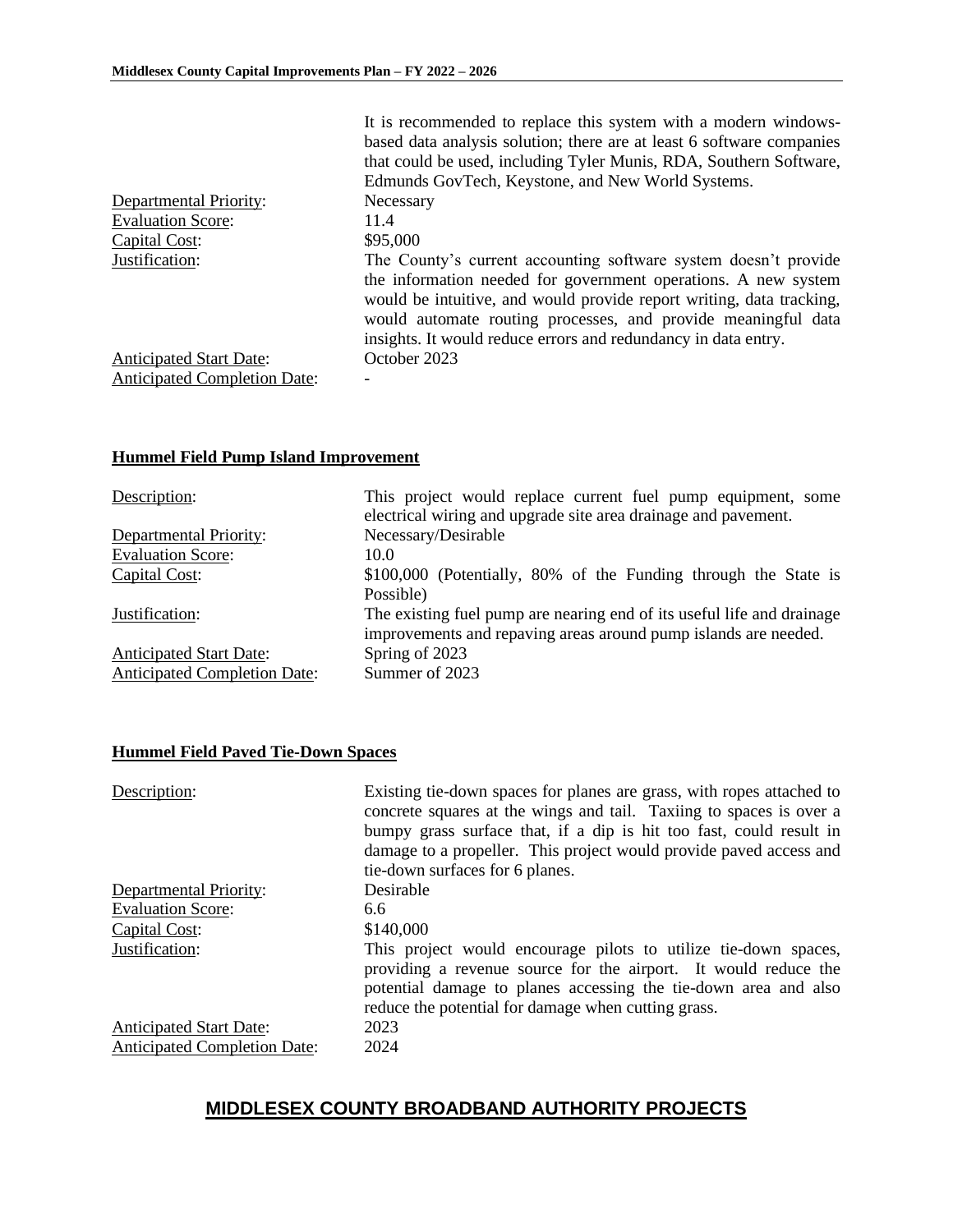#### **Middlesex Wireless Broadband Deployment**

| Description:                        | This project seeks to deploy fiber optic conduit and/or wireless<br>internet service with the County in partnership with the Middlesex<br>Broadband Authority (MBA) and a potential private operator or<br>provider. The MBA with the Commonwealth of Virginia's Center<br>for Innovative Technology (CIT) has completed a study and request<br>proposals on the potential deployment of infrastructure and<br>subsequent service within the County. The scope and structure of<br>such as system is still being determined. |
|-------------------------------------|------------------------------------------------------------------------------------------------------------------------------------------------------------------------------------------------------------------------------------------------------------------------------------------------------------------------------------------------------------------------------------------------------------------------------------------------------------------------------------------------------------------------------|
| <b>Departmental Priority:</b>       | Desirable                                                                                                                                                                                                                                                                                                                                                                                                                                                                                                                    |
| <b>Evaluation Score:</b>            | 16.6                                                                                                                                                                                                                                                                                                                                                                                                                                                                                                                         |
| Capital Cost:                       | \$175,000                                                                                                                                                                                                                                                                                                                                                                                                                                                                                                                    |
| Justification:                      | Many areas within the county are un-served or underserved with<br>broadband internet service. This puts our county at a disadvantage<br>for potential economic development, puts our students at a<br>disadvantage with other students who have sufficient broadband<br>service at home, and makes real property values lower in areas which<br>are not served by broadband internet                                                                                                                                         |
| <b>Anticipated Start Date:</b>      | December 2022                                                                                                                                                                                                                                                                                                                                                                                                                                                                                                                |
| <b>Anticipated Completion Date:</b> | December 2023                                                                                                                                                                                                                                                                                                                                                                                                                                                                                                                |

# **EMERGENCY SERVICES PROJECTS**

### **Bi-Directional Amplifiers (BDAs) in Critical Infrastructures**

| Description:                   | A two-year project to install Bi-Directional Amplifiers (BDAs) to<br>enhance public safety communications for all first responders<br>(Sheriff, fire and EMS) within the County's three school. This will<br>take place over a two-year cycle, with BDAs being installing in the<br>Elementary and Middle School in year one and the High School in<br>year two.                                                                                                                                                                                                                      |
|--------------------------------|---------------------------------------------------------------------------------------------------------------------------------------------------------------------------------------------------------------------------------------------------------------------------------------------------------------------------------------------------------------------------------------------------------------------------------------------------------------------------------------------------------------------------------------------------------------------------------------|
| Departmental Priority:         | Urgent                                                                                                                                                                                                                                                                                                                                                                                                                                                                                                                                                                                |
| <b>Evaluation Score:</b>       | 14.2                                                                                                                                                                                                                                                                                                                                                                                                                                                                                                                                                                                  |
| Capital Cost:                  | \$126,350                                                                                                                                                                                                                                                                                                                                                                                                                                                                                                                                                                             |
| Justification:                 | The new Public Safety Radio System was implemented several years<br>ago. It was determined at that time that some heavily constructed<br>building might experience radio interference throughout the entire<br>structure because of lack of signal strength penetration. After<br>numerous tests and training exercises, we have determined that we<br>cannot guarantee 100% public safety communications within our<br>schools. The solution to this problem is to install BDAs. This is a<br>critical public safety issue for all of our first responders, students and<br>faculty. |
| <b>Anticipated Start Date:</b> | <b>July 2022</b>                                                                                                                                                                                                                                                                                                                                                                                                                                                                                                                                                                      |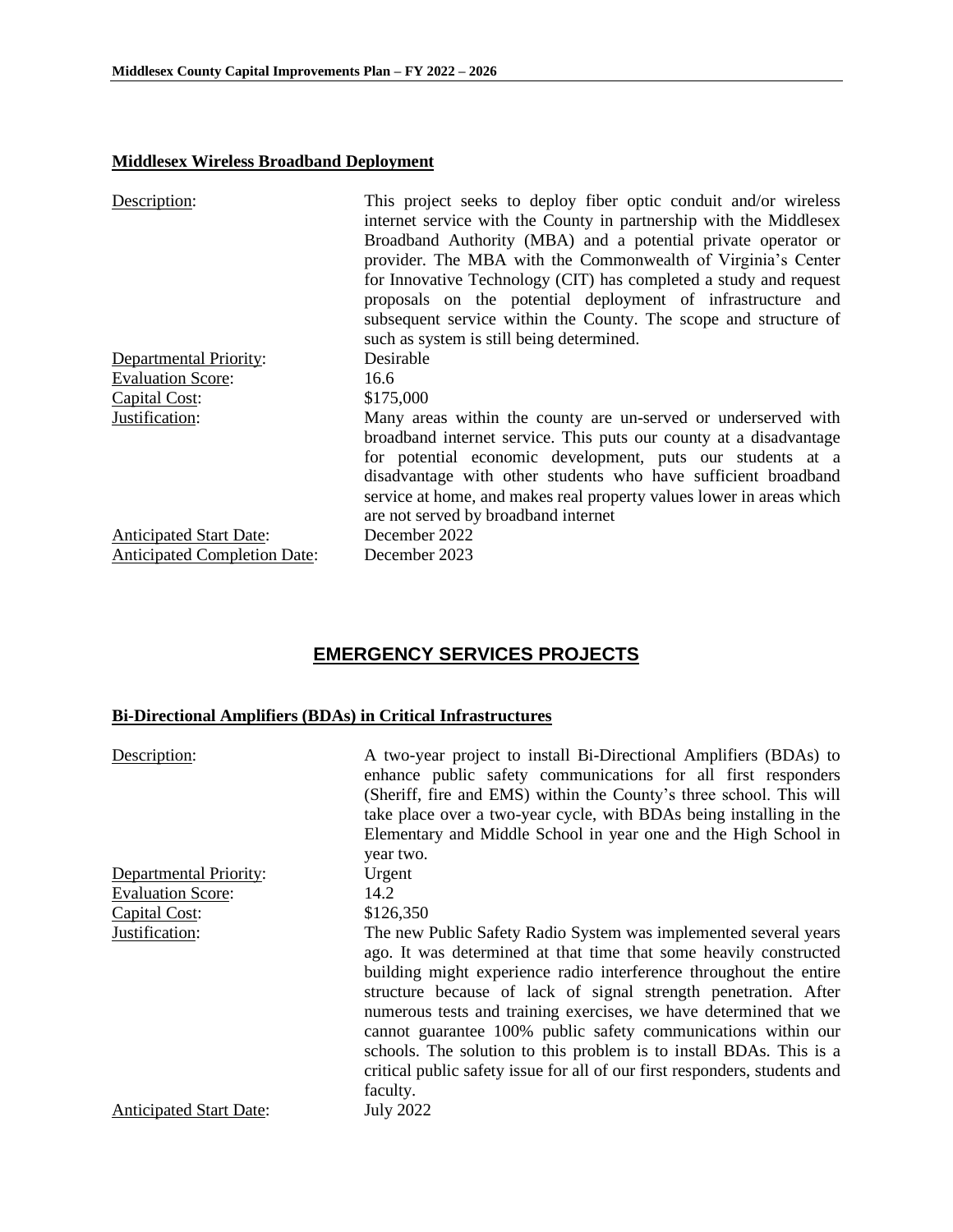Anticipated Completion Date: July 2024

# **MIDDLESEX COUNTY PUBLIC SCHOOLS PROJECTS**

### **Middlesex High School Renovation**

| Description:                                                                                                 | <b>Extensive Renovation at Middlesex High School</b>                                                                                                                                                                                                                                                                                                                                                                                                                                                                                                                                                                                                                                                |
|--------------------------------------------------------------------------------------------------------------|-----------------------------------------------------------------------------------------------------------------------------------------------------------------------------------------------------------------------------------------------------------------------------------------------------------------------------------------------------------------------------------------------------------------------------------------------------------------------------------------------------------------------------------------------------------------------------------------------------------------------------------------------------------------------------------------------------|
| <b>Departmental Priority:</b>                                                                                | Urgent                                                                                                                                                                                                                                                                                                                                                                                                                                                                                                                                                                                                                                                                                              |
| <b>Evaluation Score:</b>                                                                                     | 15.8                                                                                                                                                                                                                                                                                                                                                                                                                                                                                                                                                                                                                                                                                                |
| Capital Cost:                                                                                                | \$10,098,354 (Actual cost TBD) (Moseley Architects has been<br>procured to complete a master study of Middlesex High School.<br>Upon completion of the study (Spring 2022), we will have accurate<br>design and construction costs to move forward with renovating<br>Middlesex High School). The 2021-2025 CIP submission request<br>was \$10,098,354 and is being used a place holder figure only. Given<br>that construct costs have significantly increased recently, the<br>expectation would be that the actual estimate will be higher once the<br>study is completed in the spring.                                                                                                         |
| Justification:<br><b>Anticipated Start Date:</b>                                                             | The original Middlesex High School was constructed in the late<br>1940s and has undergone a number of renovations. The building as it<br>stands today, has areas there were constructed using asbestos-<br>containing products and is not fully ADA compliant. The existing<br>floor plan of the school is based off the idea that learning occurs<br>inside a classroom and the teacher is the carrier of the knowledge.<br>Resulting, is a series of long hallways and closed off classrooms. A<br>renovated Middlesex High School would incorporate<br>the<br>understanding that learning happens everywhere with a need for<br>student-centered and dynamic learning spaces<br><b>July 2022</b> |
| <b>Anticipated Completion Date:</b>                                                                          | <b>TBD</b>                                                                                                                                                                                                                                                                                                                                                                                                                                                                                                                                                                                                                                                                                          |
| <b>MES Roof Restoration</b>                                                                                  |                                                                                                                                                                                                                                                                                                                                                                                                                                                                                                                                                                                                                                                                                                     |
| Description:<br><b>Departmental Priority:</b><br><b>Evaluation Score:</b><br>Capital Cost:<br>Justification: | Restore EPDM roofing system at Middlesex Elementary School<br>Necessary<br>12.4<br>\$800,000<br>The current EPDM roofing system at Middlesex Elementary School<br>is original to the school's construction. Upon inspection and infrared<br>scanning, noticeable areas were identified as having moisture<br>beneath the surface. Due to the age of the roof, it is recommended<br>that we begin the restoration process to avoid a more costly full<br>replacement.                                                                                                                                                                                                                                |
| <b>Anticipated Start Date:</b><br><b>Anticipated Completion Date:</b>                                        | <b>July 2023</b><br>September 2023                                                                                                                                                                                                                                                                                                                                                                                                                                                                                                                                                                                                                                                                  |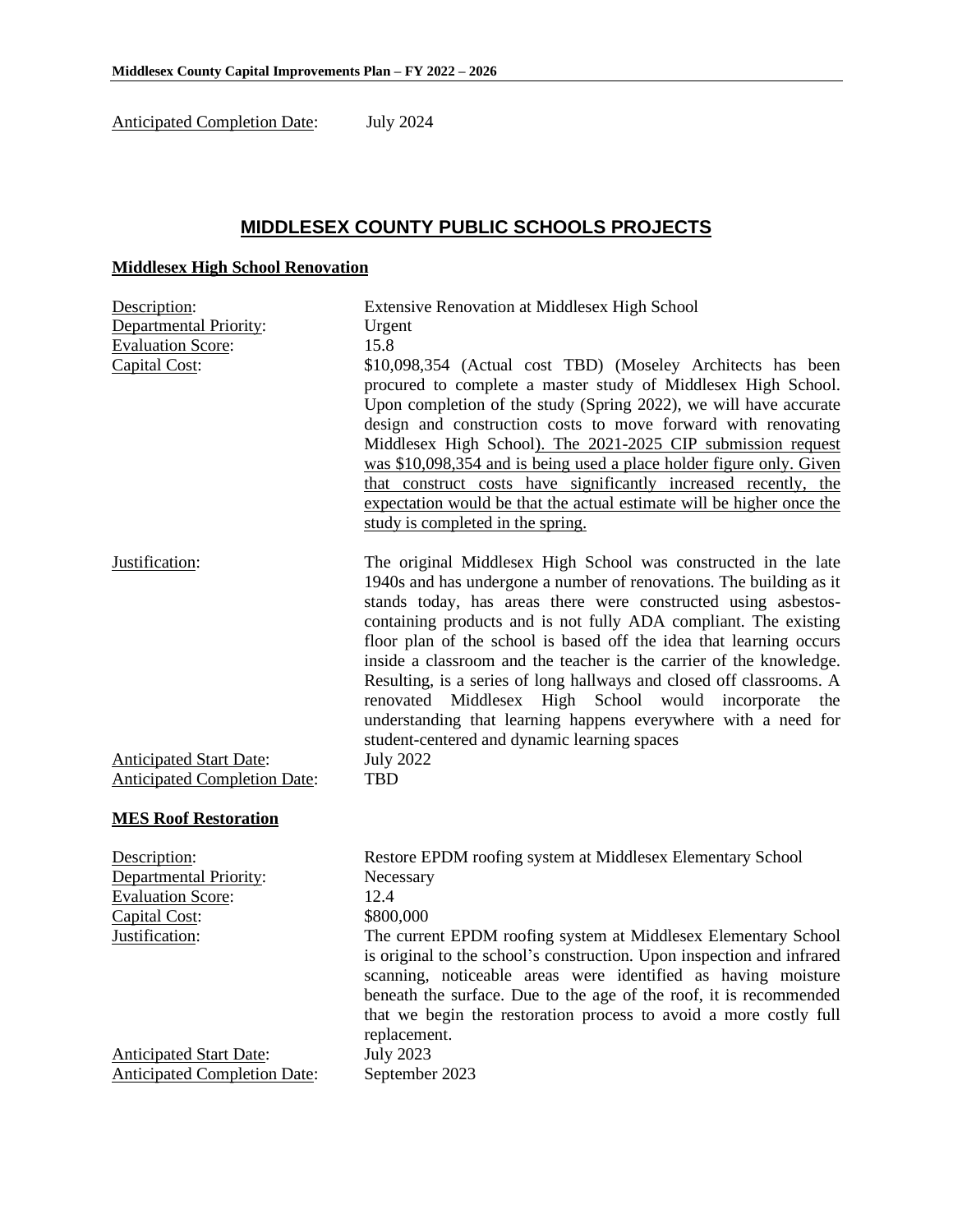# **Paving, Sealing, Painting Parking Lot (SCW and MES)**

| Description:                                     | Extensive paving, sealing and painting of parking lots at SCW and<br><b>MES</b>                                                                                                                                                                                                                                                                                                                                                                                                                         |
|--------------------------------------------------|---------------------------------------------------------------------------------------------------------------------------------------------------------------------------------------------------------------------------------------------------------------------------------------------------------------------------------------------------------------------------------------------------------------------------------------------------------------------------------------------------------|
| Departmental Priority:                           | Urgent                                                                                                                                                                                                                                                                                                                                                                                                                                                                                                  |
| <b>Evaluation Score:</b>                         | 11.8                                                                                                                                                                                                                                                                                                                                                                                                                                                                                                    |
| Capital Cost:                                    | \$185,000                                                                                                                                                                                                                                                                                                                                                                                                                                                                                               |
| Justification:                                   | Paving at St. Clare Walker middle school was never completed when<br>the school was built. With the installation of charging bollards for<br>our electric school buses at SCW, it is necessary to pave this area<br>which will be used daily to charge buses. Existing pavement at SCW<br>and MES is also in need of seal coating and painting as parking<br>spaces and directional markings are faded beyond recognition.                                                                              |
| <b>Anticipated Start Date:</b>                   | <b>July 2022</b>                                                                                                                                                                                                                                                                                                                                                                                                                                                                                        |
| <b>Anticipated Completion Date:</b>              | August 2022                                                                                                                                                                                                                                                                                                                                                                                                                                                                                             |
|                                                  |                                                                                                                                                                                                                                                                                                                                                                                                                                                                                                         |
| <b>Electric School Buses</b>                     |                                                                                                                                                                                                                                                                                                                                                                                                                                                                                                         |
| Description:                                     | Replacement of two diesel buses with electric buses.                                                                                                                                                                                                                                                                                                                                                                                                                                                    |
| Departmental Priority:                           | Necessary                                                                                                                                                                                                                                                                                                                                                                                                                                                                                               |
| <b>Evaluation Score:</b>                         | 11.8                                                                                                                                                                                                                                                                                                                                                                                                                                                                                                    |
| Capital Cost:                                    | \$704,280                                                                                                                                                                                                                                                                                                                                                                                                                                                                                               |
| Justification:                                   | MCPS typically purchases one new bus each school year. We have<br>identified two buses in our fleet that are at least 15 years old and due<br>to be replaced. MCPS was awarded a grant through the Department<br>of Environmental Quality to purchase two electric buses. This is a<br>reimbursement program where MCPS is responsible for the initial<br>purchase but will then be reimbursed \$512,346. After<br>reimbursement, our total investment for two electric buses will only<br>be \$191,934 |
| <b>Anticipated Start Date:</b>                   | <b>July 2022</b>                                                                                                                                                                                                                                                                                                                                                                                                                                                                                        |
| <b>Anticipated Completion Date:</b>              | <b>July 2022</b>                                                                                                                                                                                                                                                                                                                                                                                                                                                                                        |
| <b>Middlesex Elementary Overflow Parking Lot</b> |                                                                                                                                                                                                                                                                                                                                                                                                                                                                                                         |
| Description:                                     | Construct an overflow parking lot at Middlesex Elementary School                                                                                                                                                                                                                                                                                                                                                                                                                                        |

| Description.                        | Construct all overflow parking for at Middlesex Elementary School                                                                                                                                                                                                                                                             |
|-------------------------------------|-------------------------------------------------------------------------------------------------------------------------------------------------------------------------------------------------------------------------------------------------------------------------------------------------------------------------------|
| <b>Departmental Priority:</b>       | Necessary                                                                                                                                                                                                                                                                                                                     |
| <b>Evaluation Score:</b>            | 11.2                                                                                                                                                                                                                                                                                                                          |
| Capital Cost:                       | \$380,000                                                                                                                                                                                                                                                                                                                     |
| Justification:                      | Visitor parking has long been an issue at Middlesex Elementary                                                                                                                                                                                                                                                                |
|                                     | School. The original site plans for Middlesex Elementary School<br>reserved a space for a future parking lot adjacent to the current lot.<br>The construction of the parking lot would also give us the<br>opportunity to re-route the current parent drop-off/pick-up loop so<br>that cars do not back up into Philpot Road. |
| <b>Anticipated Start Date:</b>      | <b>July 2022</b>                                                                                                                                                                                                                                                                                                              |
|                                     |                                                                                                                                                                                                                                                                                                                               |
| <b>Anticipated Completion Date:</b> | September 2022                                                                                                                                                                                                                                                                                                                |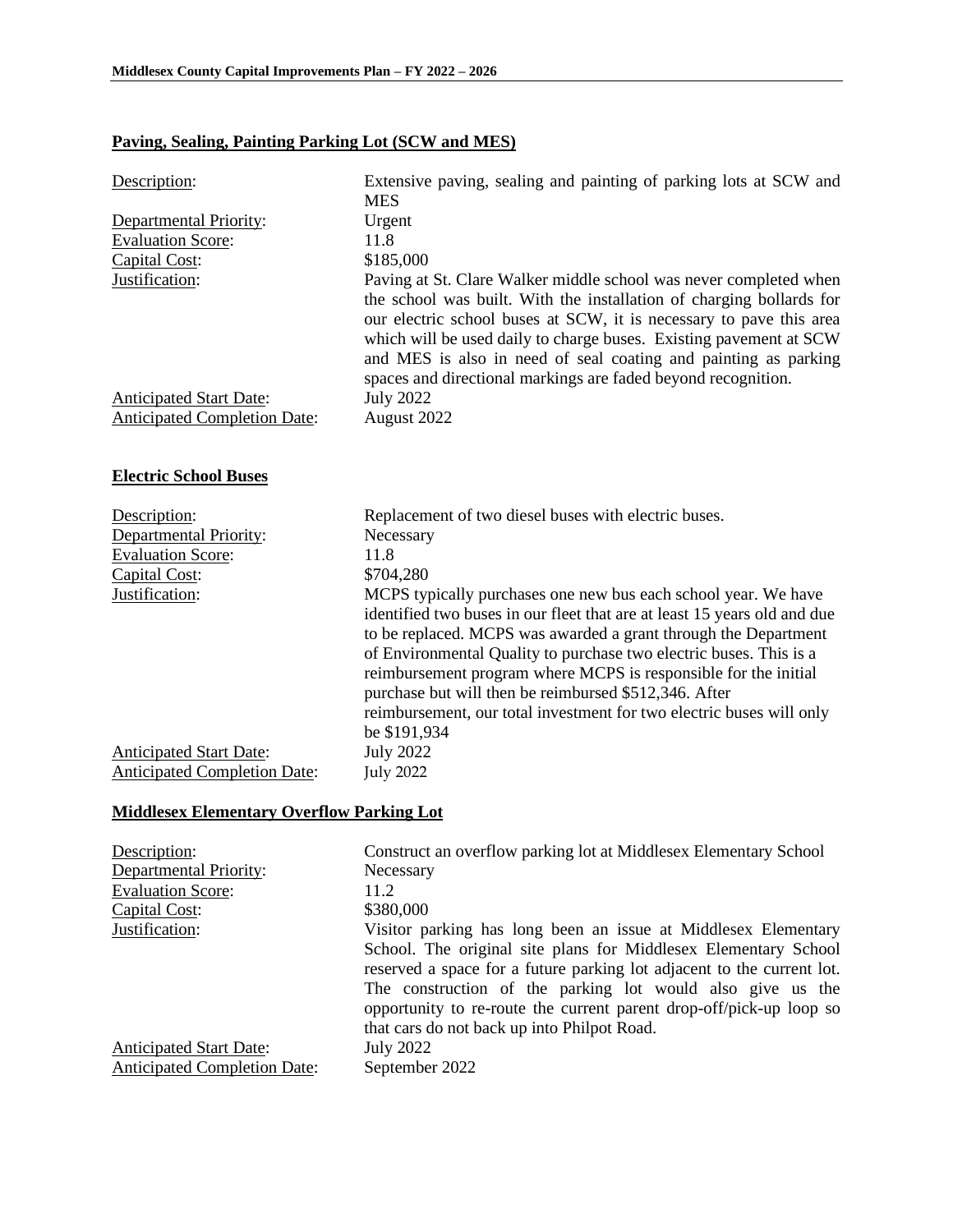#### **LED Lighting upgrades at MCPS**

| Description:                        | Upgrade existing fluorescent lighting to more efficient LED lighting.                                                                                                                                                                                                                                                                                      |
|-------------------------------------|------------------------------------------------------------------------------------------------------------------------------------------------------------------------------------------------------------------------------------------------------------------------------------------------------------------------------------------------------------|
| Departmental Priority:              | Necessary                                                                                                                                                                                                                                                                                                                                                  |
| <b>Evaluation Score:</b>            | 10.8                                                                                                                                                                                                                                                                                                                                                       |
| Capital Cost:                       | \$500,000                                                                                                                                                                                                                                                                                                                                                  |
| Justification:                      | The current lighting at both St. Clare Walker Middle School and<br>Middlesex Elementary School are in need of LED conversions. The<br>current fixtures would be switched out to more efficient LED<br>fixtures. Switching to LED fixtures has been linked to improved<br>student academic performance while also reducing maintenance and<br>energy costs. |
| <b>Anticipated Start Date:</b>      | July 2022                                                                                                                                                                                                                                                                                                                                                  |
| <b>Anticipated Completion Date:</b> | August 2023                                                                                                                                                                                                                                                                                                                                                |

# **MIDDLESEX COUNTY PARKS AND RECREATION PROJECTS**

## **Construct Parks in Cooks Corner Area.**

| Description:                        | Construct Parks the Cooks Corner area.                           |
|-------------------------------------|------------------------------------------------------------------|
| <b>Departmental Priority:</b>       | Desirable                                                        |
| <b>Evaluation Score:</b>            | 10.6                                                             |
| Capital Cost:                       | \$70,000                                                         |
| Justification:                      | This project would add much needed recreation areas to the Cooks |
|                                     | Corner area.                                                     |
| <b>Anticipated Start Date:</b>      | 2022                                                             |
| <b>Anticipated Completion Date:</b> | 2022                                                             |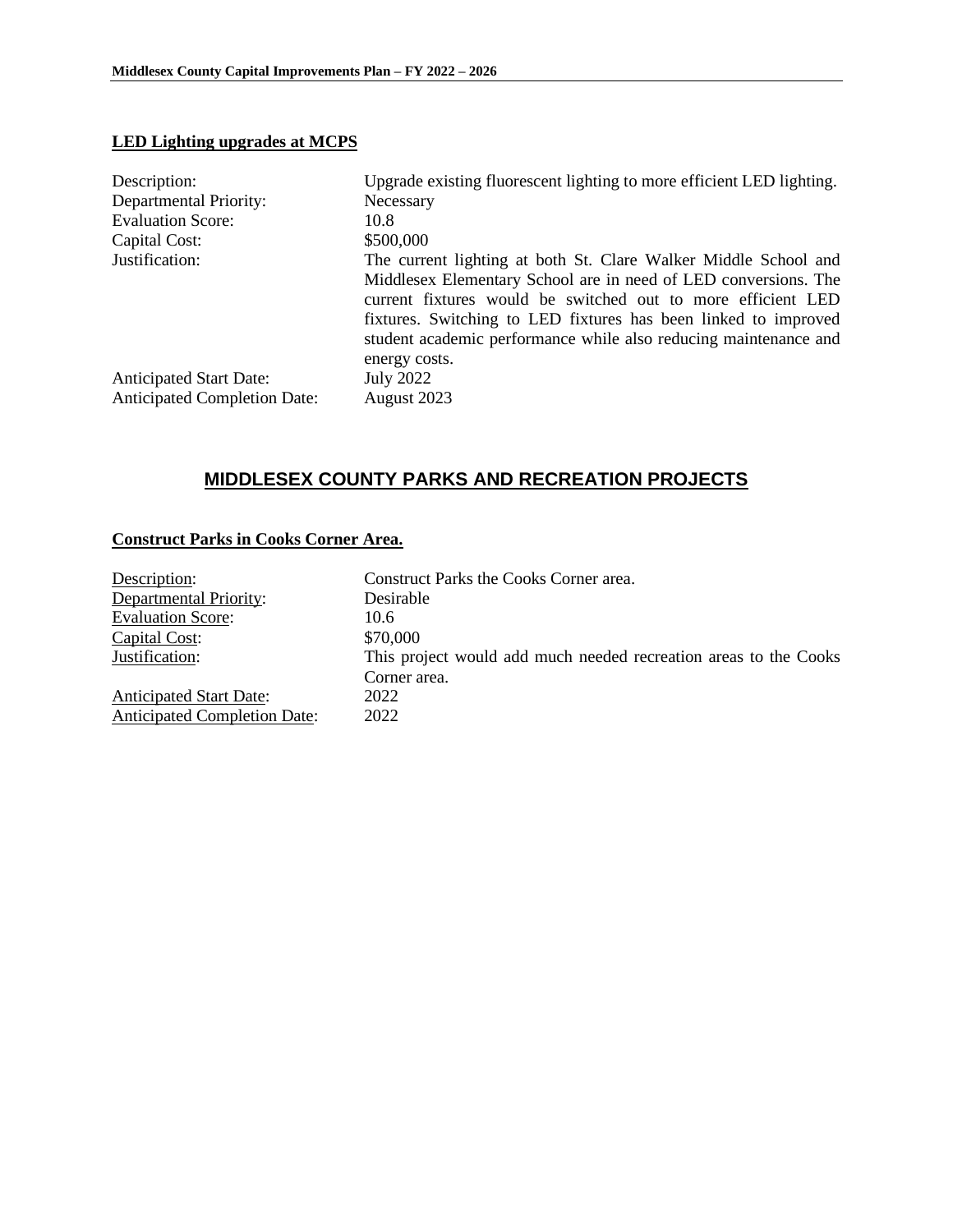# **APPENDIX A:**

# **PROJECT EVALUATION CRITERIA**

**2022-2026 CIP EVALUATION CRITERIA**

Department: \_\_\_\_\_\_\_\_\_\_\_\_\_\_\_\_\_\_\_\_\_\_\_\_\_\_\_\_\_\_\_ Project Title: \_\_\_\_\_\_\_\_\_\_\_\_\_\_\_\_\_\_\_\_\_\_\_\_\_

| Criteria                                                                | <b>Measure</b><br><b>Score</b> | Weight       | <b>Total</b> |
|-------------------------------------------------------------------------|--------------------------------|--------------|--------------|
| <b>Life Expectancy of Project</b>                                       |                                |              |              |
| 3 - functional life of 20 years or more                                 |                                |              |              |
| 2 - functional life of 15 to 19 years                                   |                                |              |              |
| 1 - functional life of 10 to 14 years                                   |                                | $\mathbf{1}$ |              |
| 0 - functional life of less than 10 years                               |                                |              |              |
| <b>Population Served</b>                                                |                                |              |              |
| 3 points - serves 50% or more of the County's Population                |                                |              |              |
| 2 points - serves 25% - 49% of the County's Population                  |                                | $\mathbf{1}$ |              |
| 1 point - serves 10% - 24% of the County's Population                   |                                |              |              |
| 0 points - serves less than 10% of the County's Population              |                                |              |              |
| <b>Improves Health and Safety</b>                                       |                                |              |              |
| 2 - addresses a major hazard                                            |                                |              |              |
| 1 - addresses a minor hazard                                            |                                | 1            |              |
| 0 - addresses no hazard                                                 |                                |              |              |
| Meet legal requirements                                                 |                                |              |              |
| 2 - required within 2 years                                             |                                |              |              |
| 1 - required after 2 years                                              |                                | 1            |              |
| $0$ - not required                                                      |                                |              |              |
| <b>Impact on Operating Budget</b>                                       |                                |              |              |
| 3 - reduces operating budget by more than 10%                           |                                |              |              |
| 2 - reduces operating budget by 5 to 9.9%                               |                                | 1            |              |
| 1 - reduces operating budget by less than 5%                            |                                |              |              |
| - provides no reduction or increases operating budget<br>$\overline{0}$ |                                |              |              |
| Relationship to Adopted Plans and Policies                              |                                |              |              |
| 2 - clearly meets or implements plans and policies                      |                                |              |              |
| 1 - does not conflict with plans and policies                           |                                | $\mathbf{1}$ |              |
| - conflicts with plans and policies<br>$\overline{0}$                   |                                |              |              |
|                                                                         |                                |              |              |
| Economic Development, job creation                                      |                                |              |              |
| 3 - facilitate creation of 100 or more jobs                             |                                |              |              |
| 2 - facilitate creation of 50 to 99 jobs                                |                                | 1            |              |
| 1 - facilitate creation of 10 to 49 jobs                                |                                |              |              |
| - facilitate creation of less than 10 jobs<br>$\theta$                  |                                |              |              |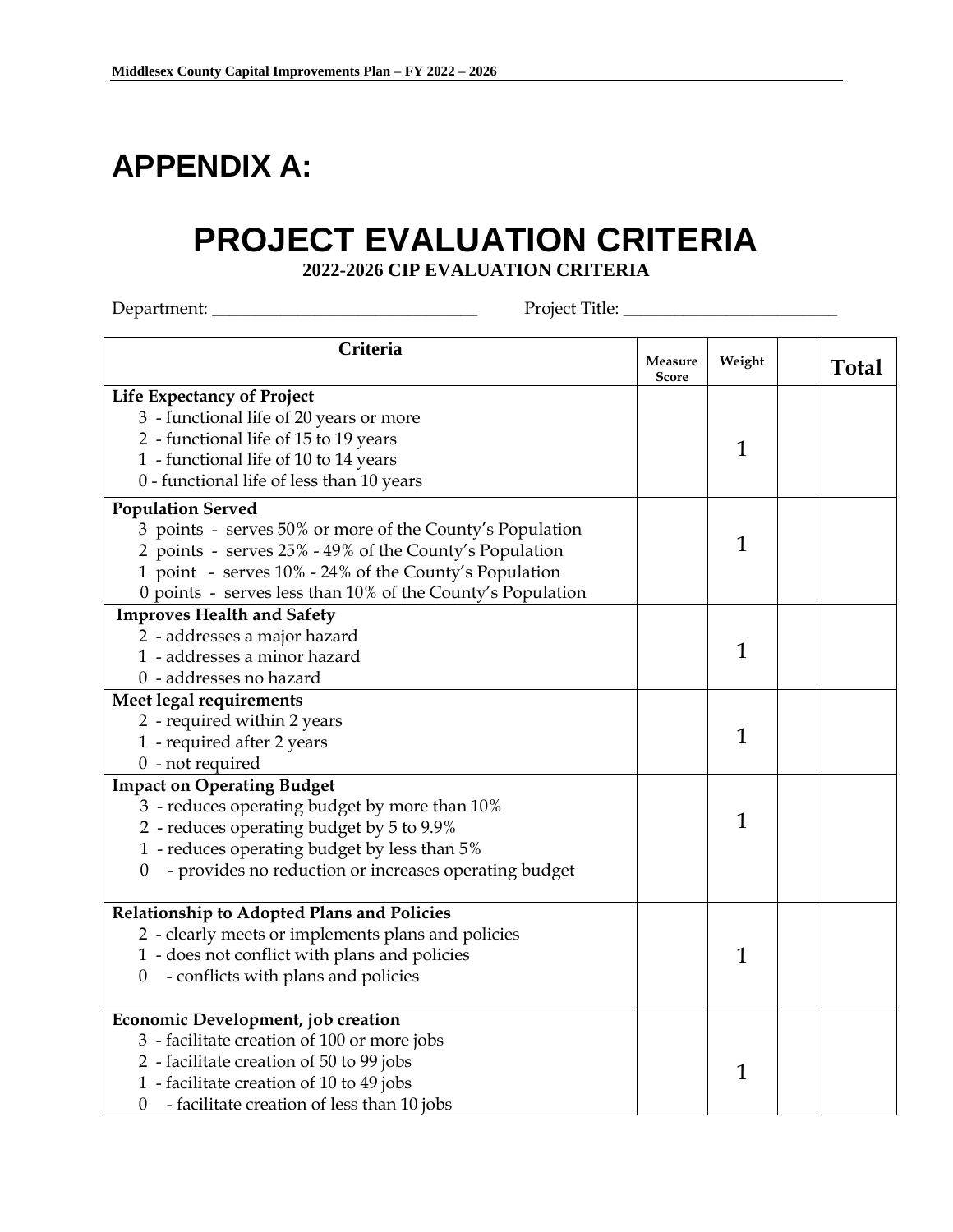| Economic Development, tax base expansion (m=million)<br>3 - facilitate creation of new taxable property of 10m or more<br>2 - facilitate creation of new taxable property of 5m to 9.9m<br>1 - facilitate creation of new taxable property of .5m to 4.9m<br>0 - facilitate creation of new taxable property of less than .5m | 1 |  |
|-------------------------------------------------------------------------------------------------------------------------------------------------------------------------------------------------------------------------------------------------------------------------------------------------------------------------------|---|--|
| <b>Readiness to proceed</b>                                                                                                                                                                                                                                                                                                   |   |  |
| 2 - within 1 year                                                                                                                                                                                                                                                                                                             |   |  |
| 1 - within 2 years                                                                                                                                                                                                                                                                                                            | 1 |  |
| $0$ - more than 2 years                                                                                                                                                                                                                                                                                                       |   |  |
| <b>Quality of Life</b><br>2 - project has positive aesthetic and/or social effects<br>1 - project has neither positive or negative effects<br>0 - project has negative aesthetic and/or social effects                                                                                                                        | 1 |  |
| <b>Environmental Impact</b>                                                                                                                                                                                                                                                                                                   |   |  |
| 2 - project has a positive impact on Total Maximum Daily Load<br>1 - project has neither positive or negative impact on TMDL's<br>0 - project has negative impact on TMDL's                                                                                                                                                   | 1 |  |
| Departmental priority                                                                                                                                                                                                                                                                                                         |   |  |
| 2 - urgent<br>1 - necessary<br>$0 -$ desirable only                                                                                                                                                                                                                                                                           | 1 |  |

 **Total Score \_\_\_\_\_\_\_\_ (Weighted Criteria)**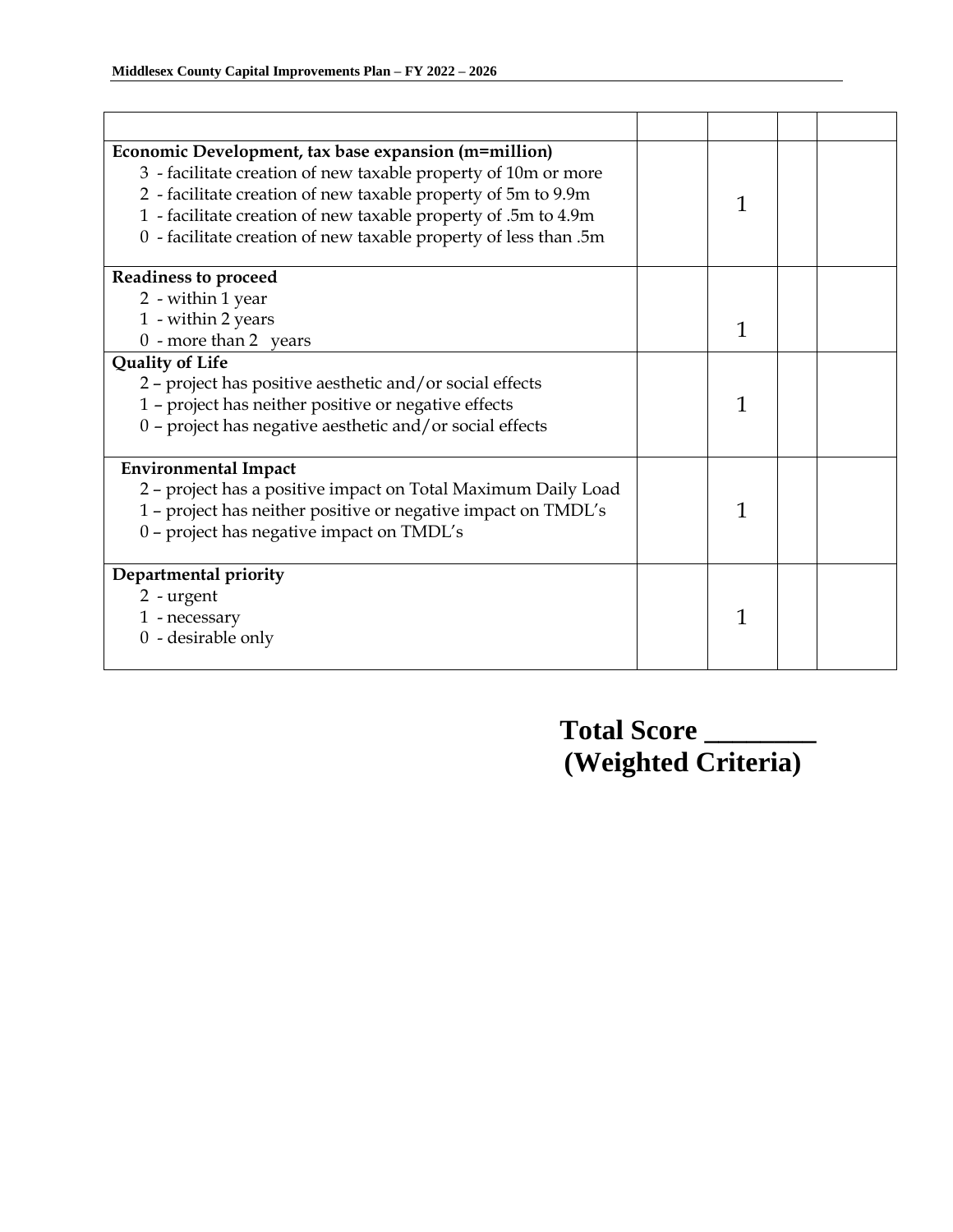# **Project Evaluation Criteria for Capital Improvement Programming**

#### **Population Served**

• What is the percentage of citizens that will gain potential benefit from the project?

### **Public Health, Safety, or Welfare**

- Does the project eliminate or reduce unsafe or unhealthful conditions?
- What health or safety impacts will result from the project?

#### **Legal Requirements**

- Is the project needed to meet legal requirements?
- Is the project needed to meet state or federal mandates?
- Is the county under threat of any sanction or fine in the near term for failure to comply?

#### **Fiscal Impacts**

- What local government revenues will be affected by the project?
- What net impact will the project have on the operating budget?
- Does the project improve energy requirements?
- Will the project increase the efficiency of the service delivery?
- Are the expected benefits greater than the project's costs?
- Does the project reduce or avoid potential liabilities?

### **Community Plans and Policies**

- Is the project consistent with the comprehensive plan and other plans?
- Is the project consistent with the governing body's policies?
- Does the project location comply with or complement county development patterns and intended growth areas?

### **Community Economic Impact**

#### **(Job Creation)**

- Does the project increase the number of jobs available to the local workforce?
- Does the project add more job choice and diversification to the local labor market?
- Will project complement and/or supplement the local economy? **(Tax base)**
- Does the project increase the valuation of local property?
- Will deferral of the project increase land acquisition costs?
- Does the project provide a service needed for economic development?

#### **Readiness to Proceed**

- Is the project essential to the success of other proposed projects already under development?
- Is the project part of a larger program already funded?
- Does the project complete or make fully usable a major public improvement?

#### **Quality of Life**

- Does the project have positive aesthetic and social effects?
- Will the project cause inconvenience to the public during construction?

### **Environmental Impact**

- What potential positive environmental impacts will result from the project?
- How much can the county lower its TMDL as a result of the project?